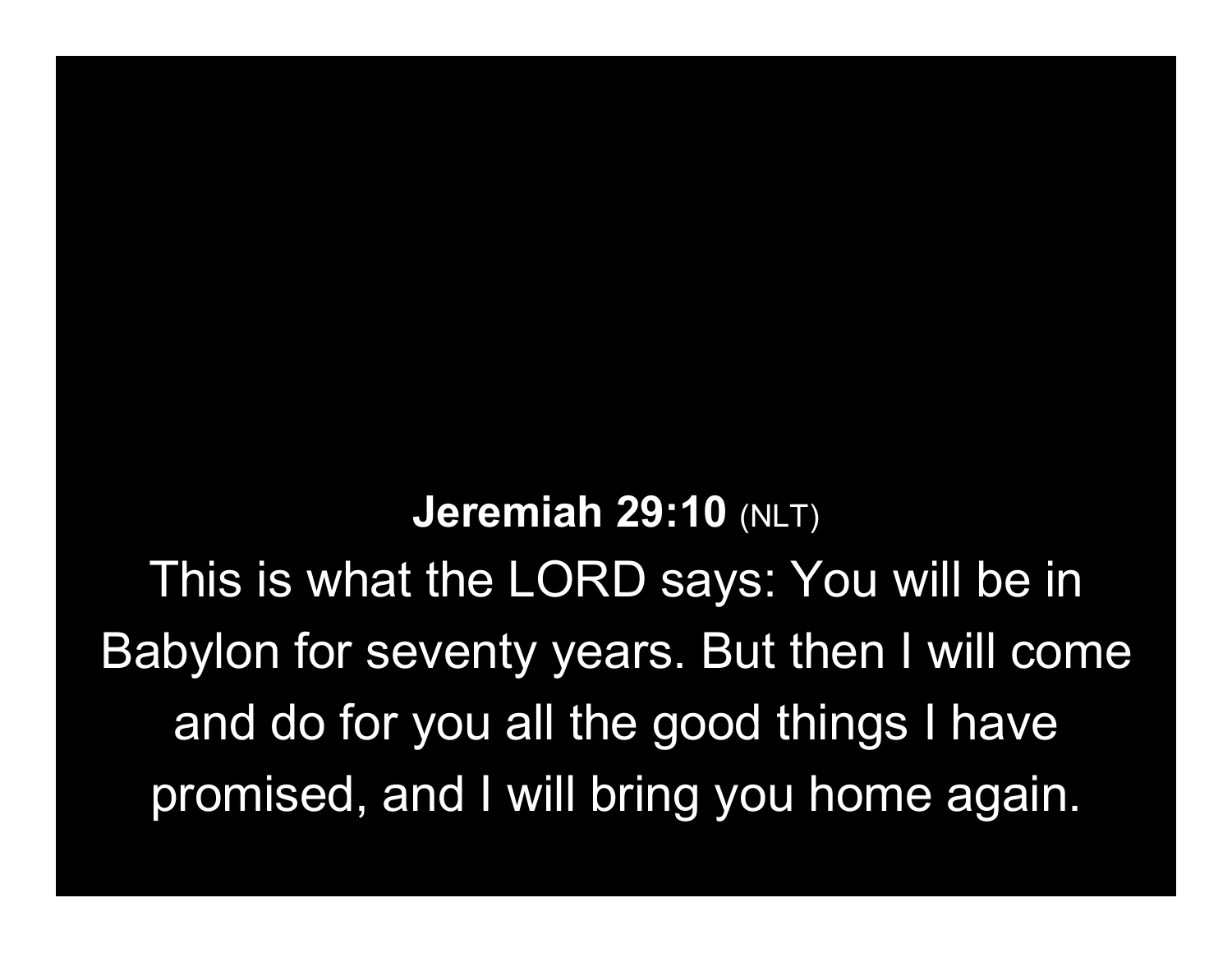#### **Daniel 9:1-4 (NLT)**

<sup>1</sup> It was the first year of the reign of Darius the Mede... <sup>2</sup> ... I Daniel, learned from reading the Word of the LORD, as revealed to Jeremiah the prophet, that Jerusalem must lie desolate for seventy years.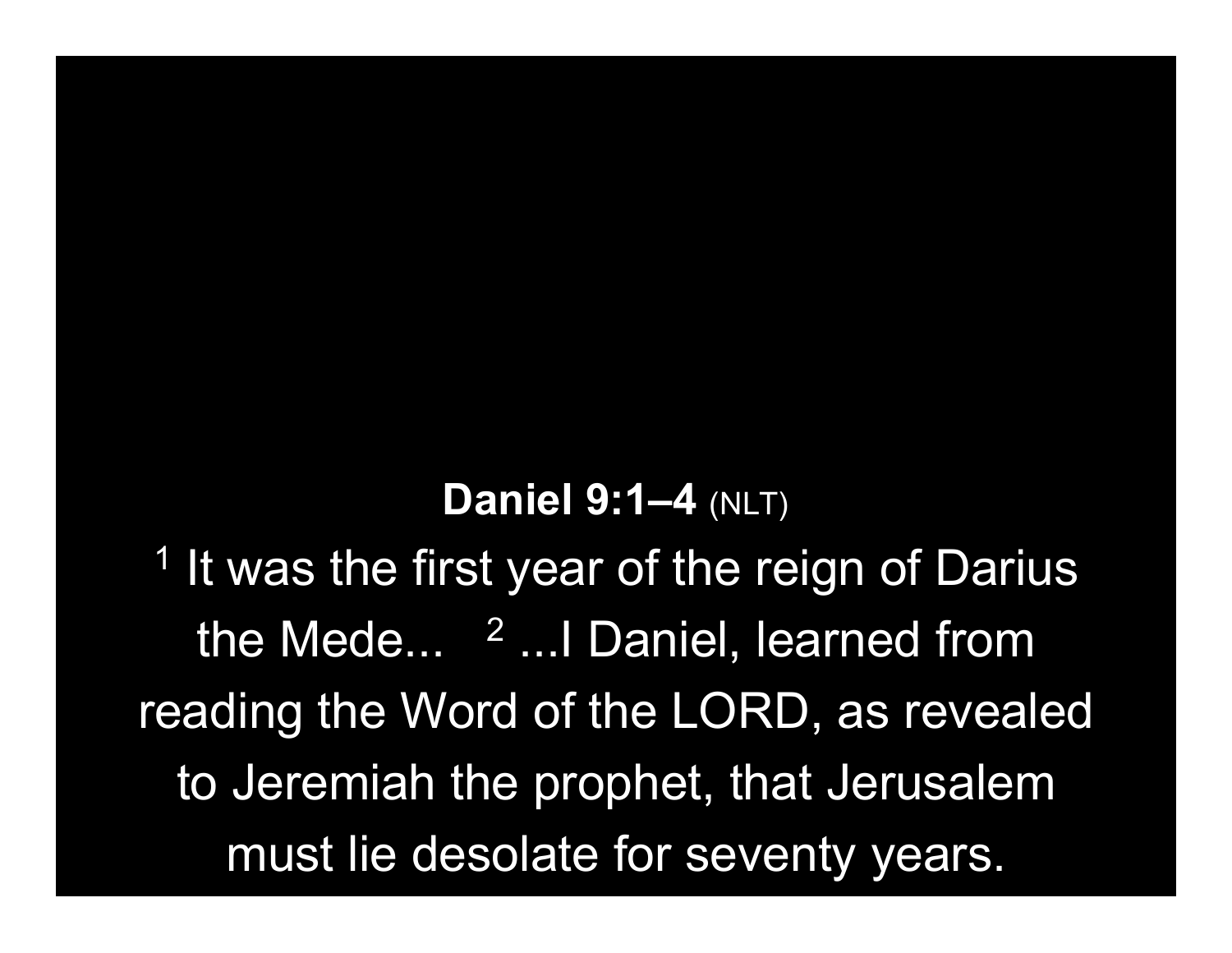<sup>3</sup> So I turned to the Lord God and pleaded with Him in prayer and fasting. I also wore rough burlap and sprinkled myself with ashes. <sup>4</sup> I prayed to the LORD my God and confessed...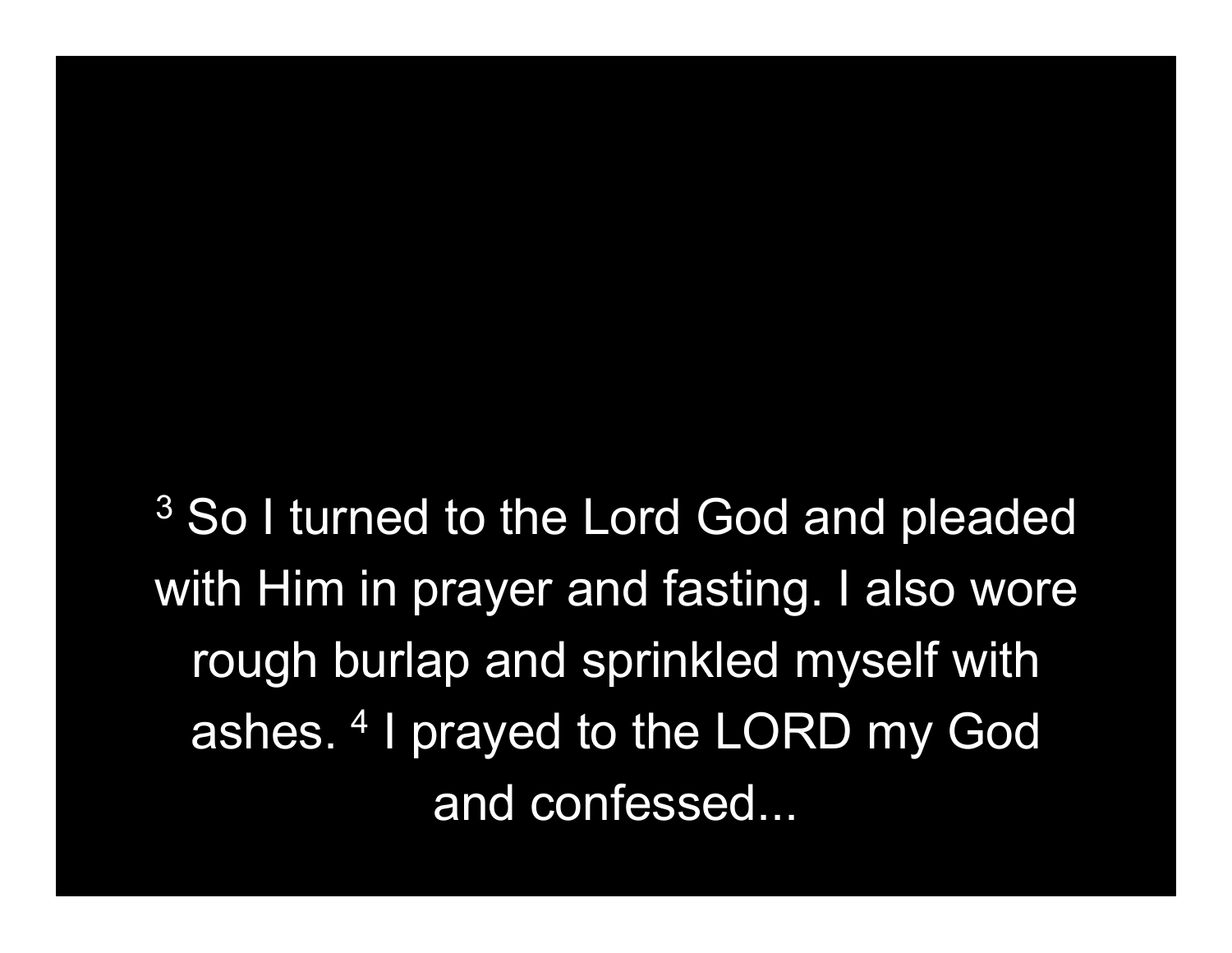4 ..."O Lord, you are a great and awesome God! You always fulfill your covenant and keep Your promises of unfailing love to those who love You and obey Your commands.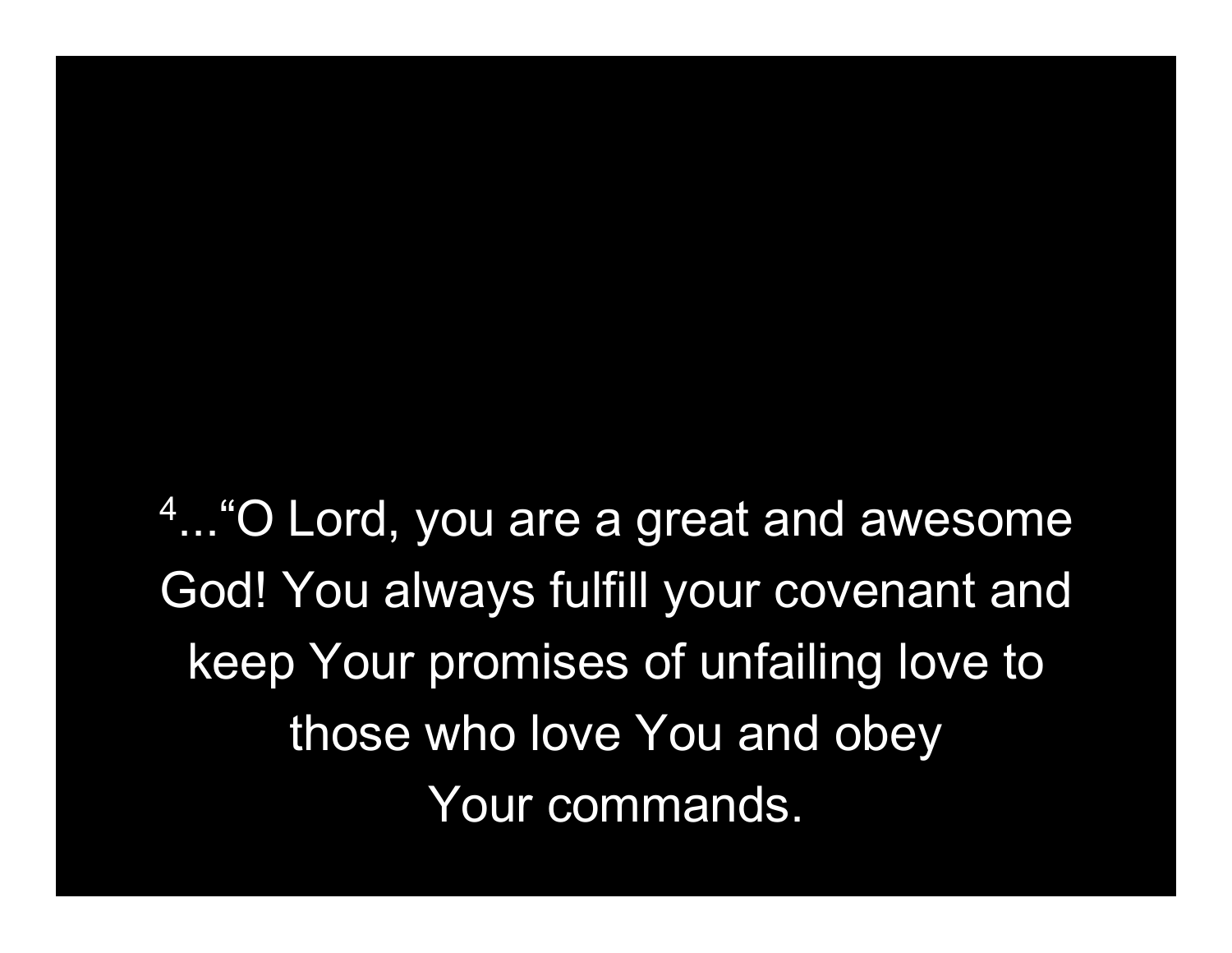# Our Promise KEEPING God Ezra 1-2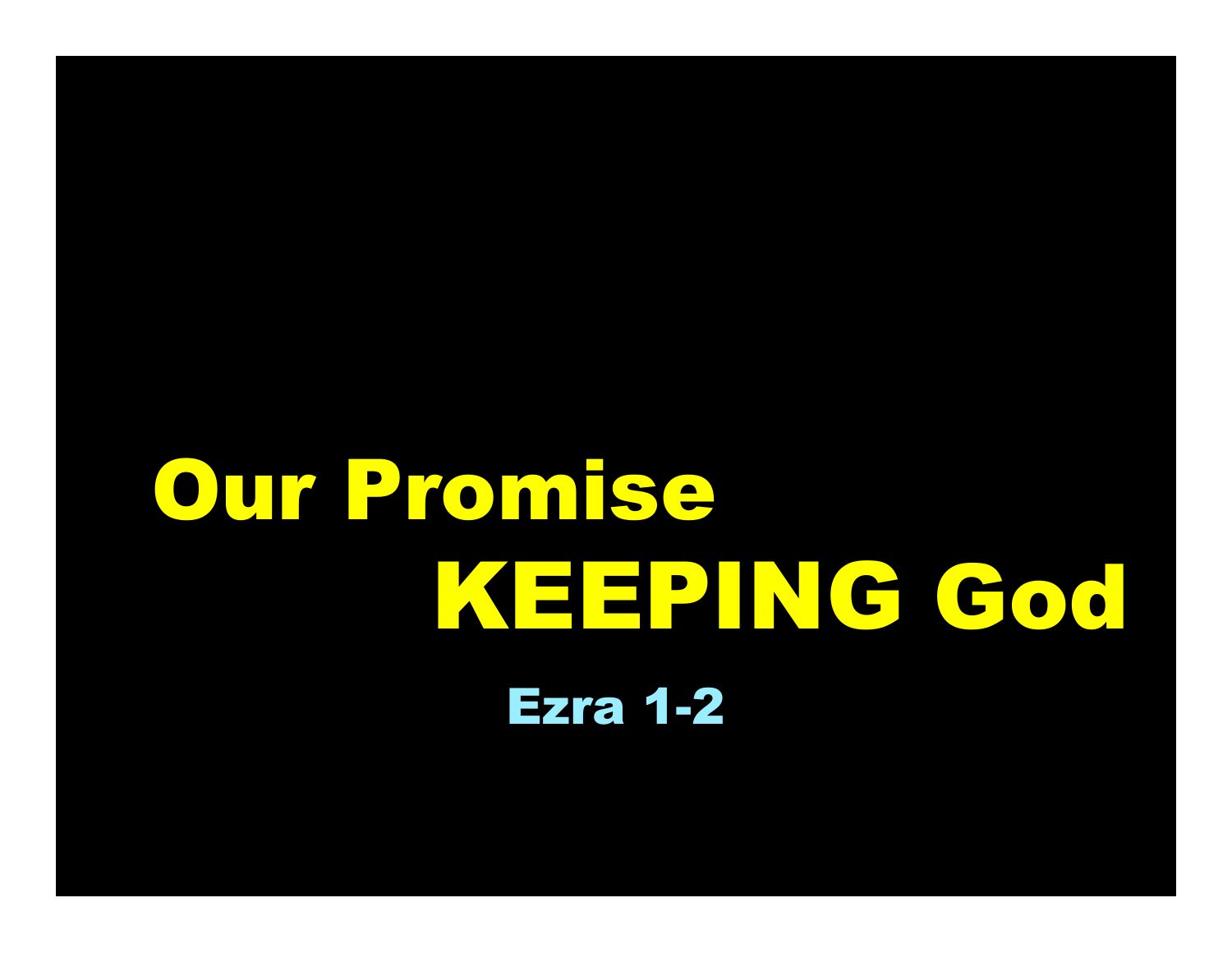

#### Judah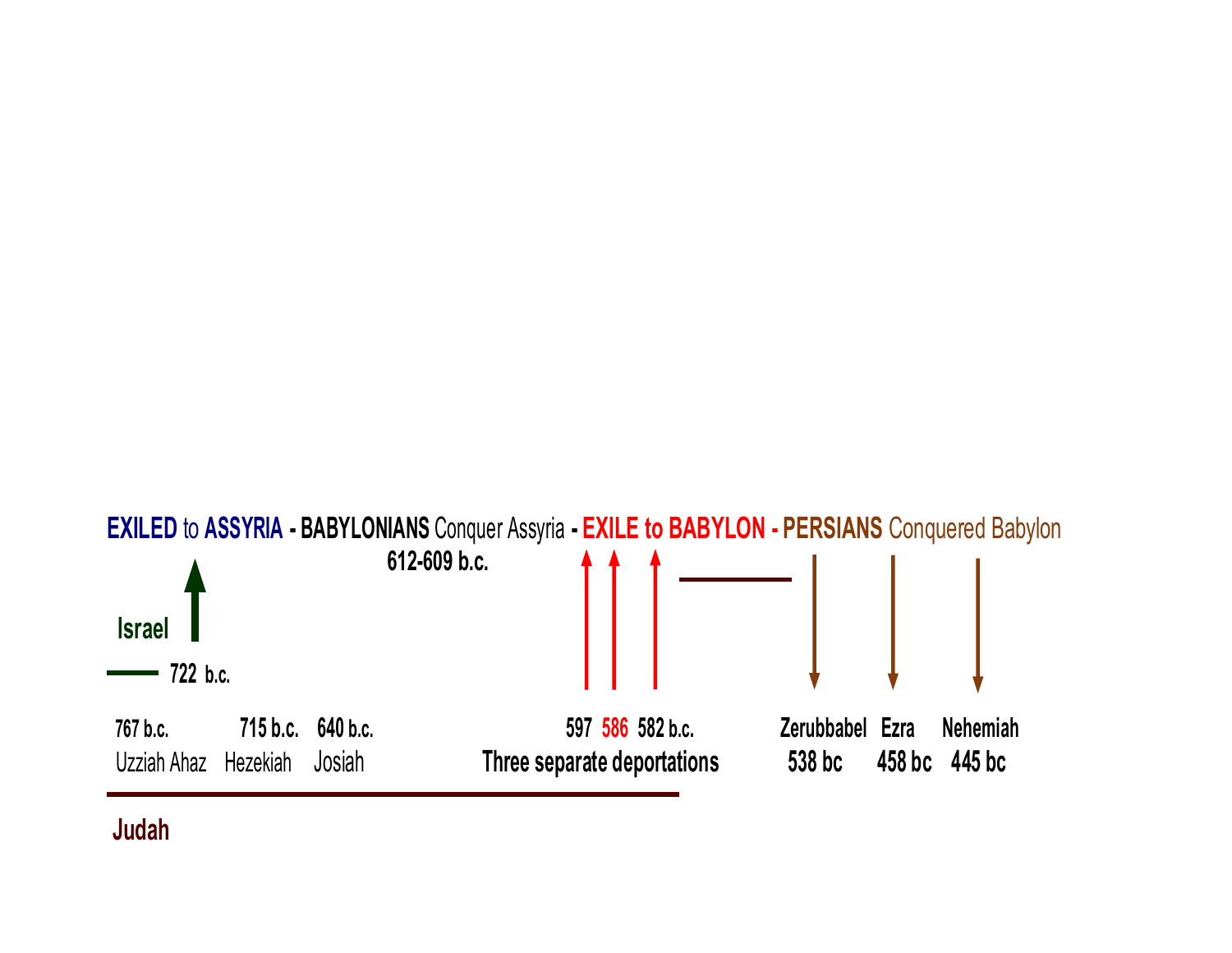Daniel 9:4 (NLT)

4 I prayed to the LORD my God and confessed: "O Lord, you are a great and awesome God! You always fulfill your covenant and keep your promises of unfailing love to those who love you and obey your commands.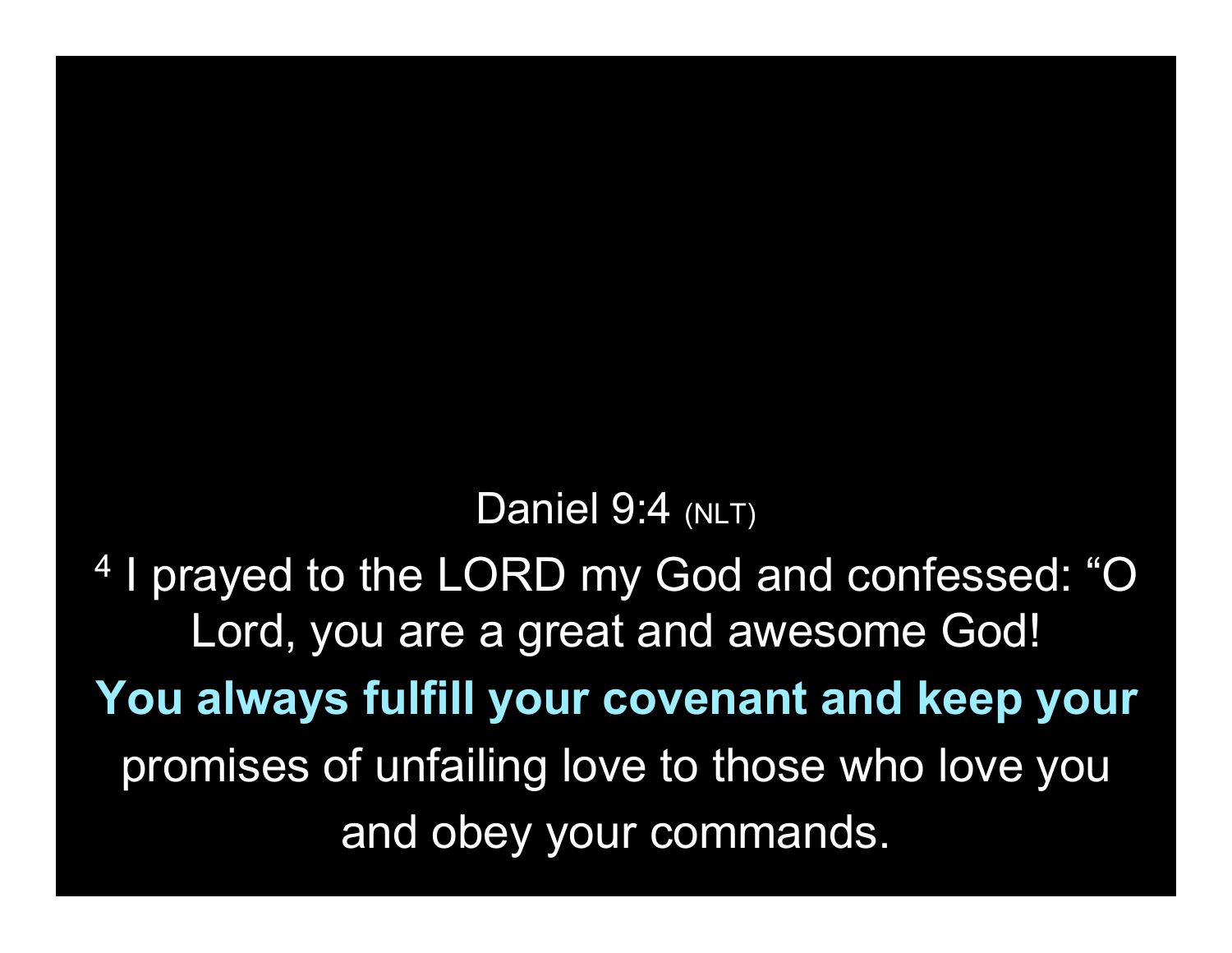## → Because God Kept His Promises to Israel we can Count on His Promises to us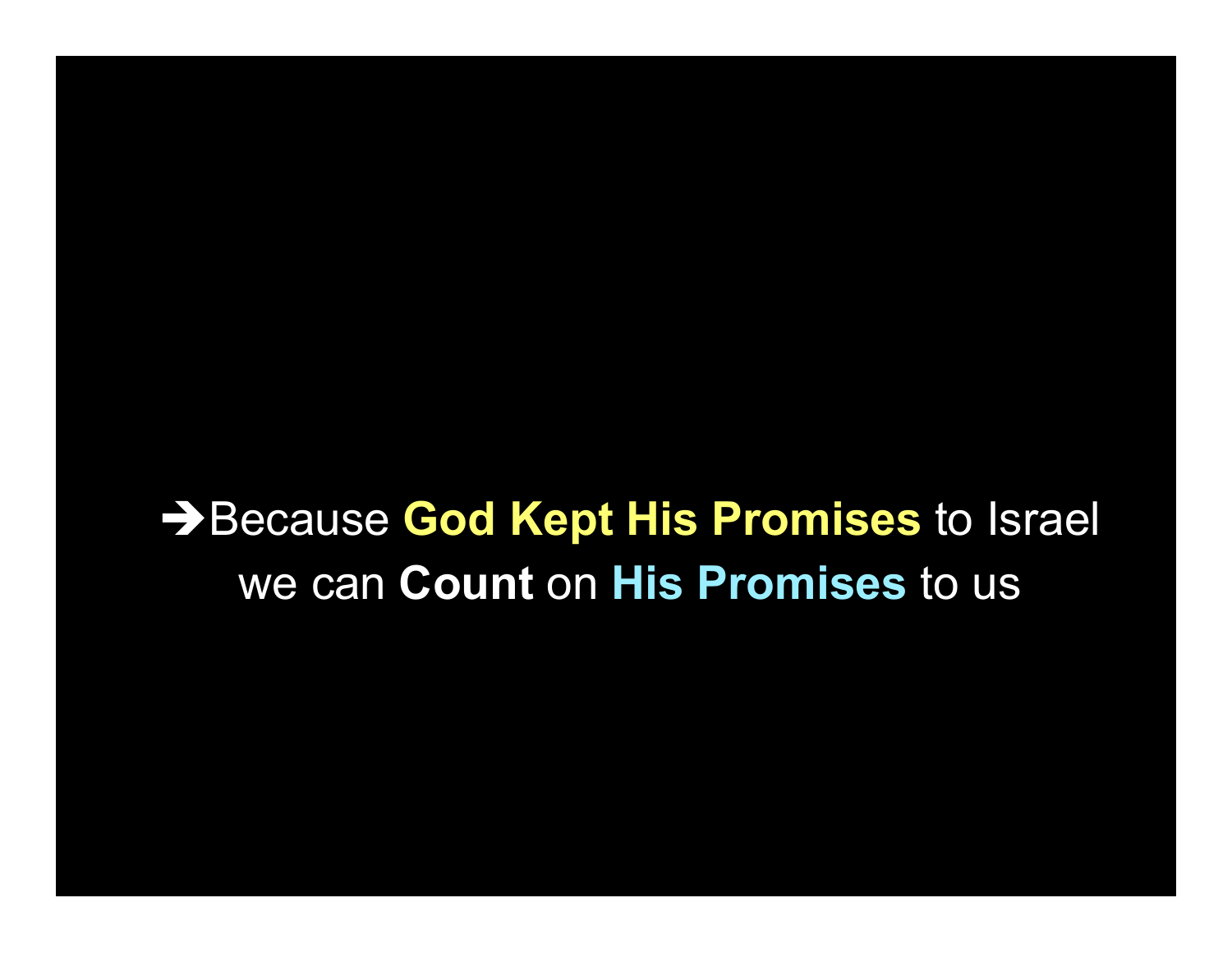#### $\triangleright$  We have High Priest who Understands us

Heb.4:15–16 (NIV) For we do not have a high priest who is unable to sympathize with our weaknesses, but we have one who has been tempted in every way, just as we are - yet was without sin. <sup>16</sup> Let us then approach the throne of Grace with confidence, so that we may receive **mercy** and find **grace** to help us in our time of need.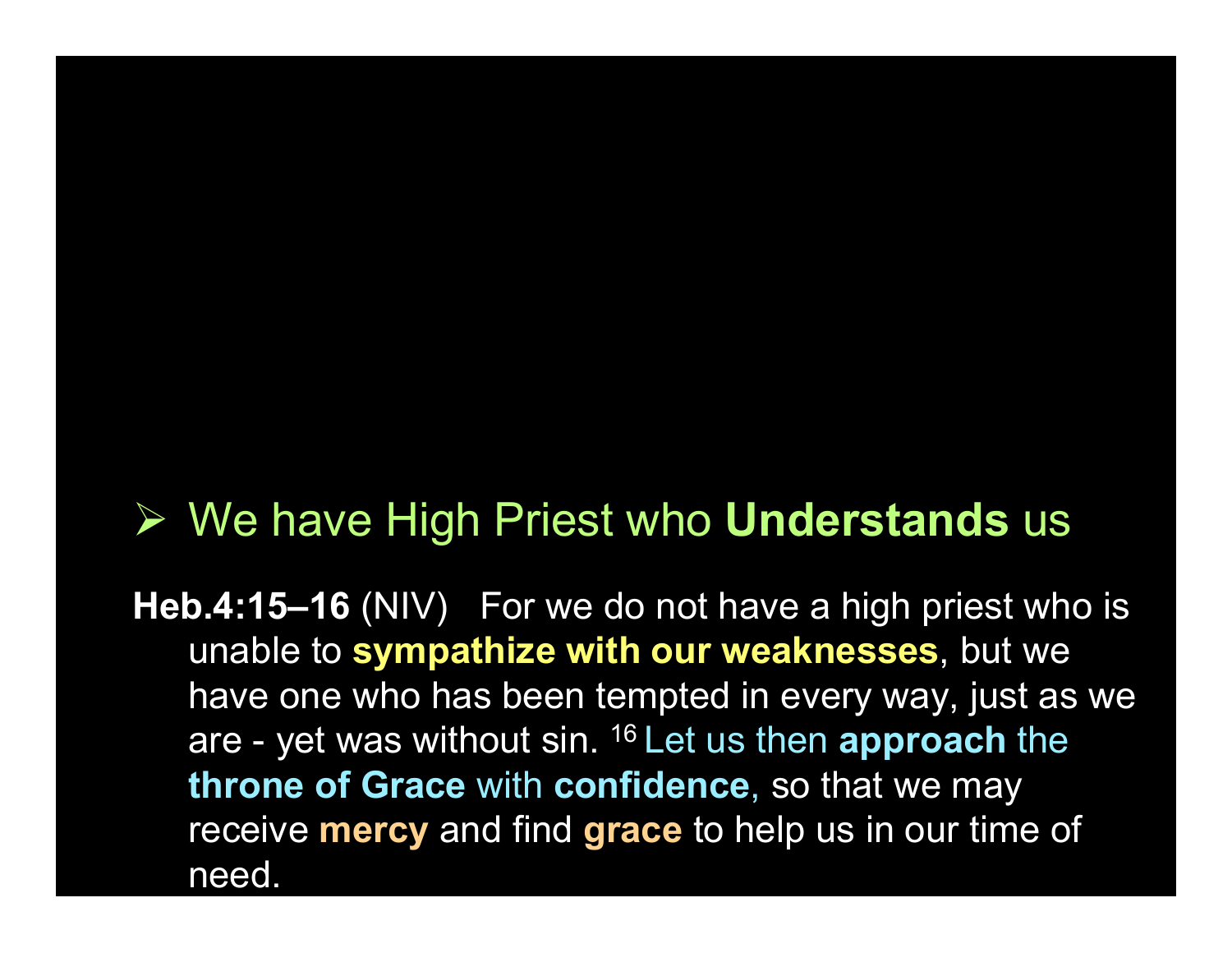#### **► We can Come to the Throne of Grace BOLDLY**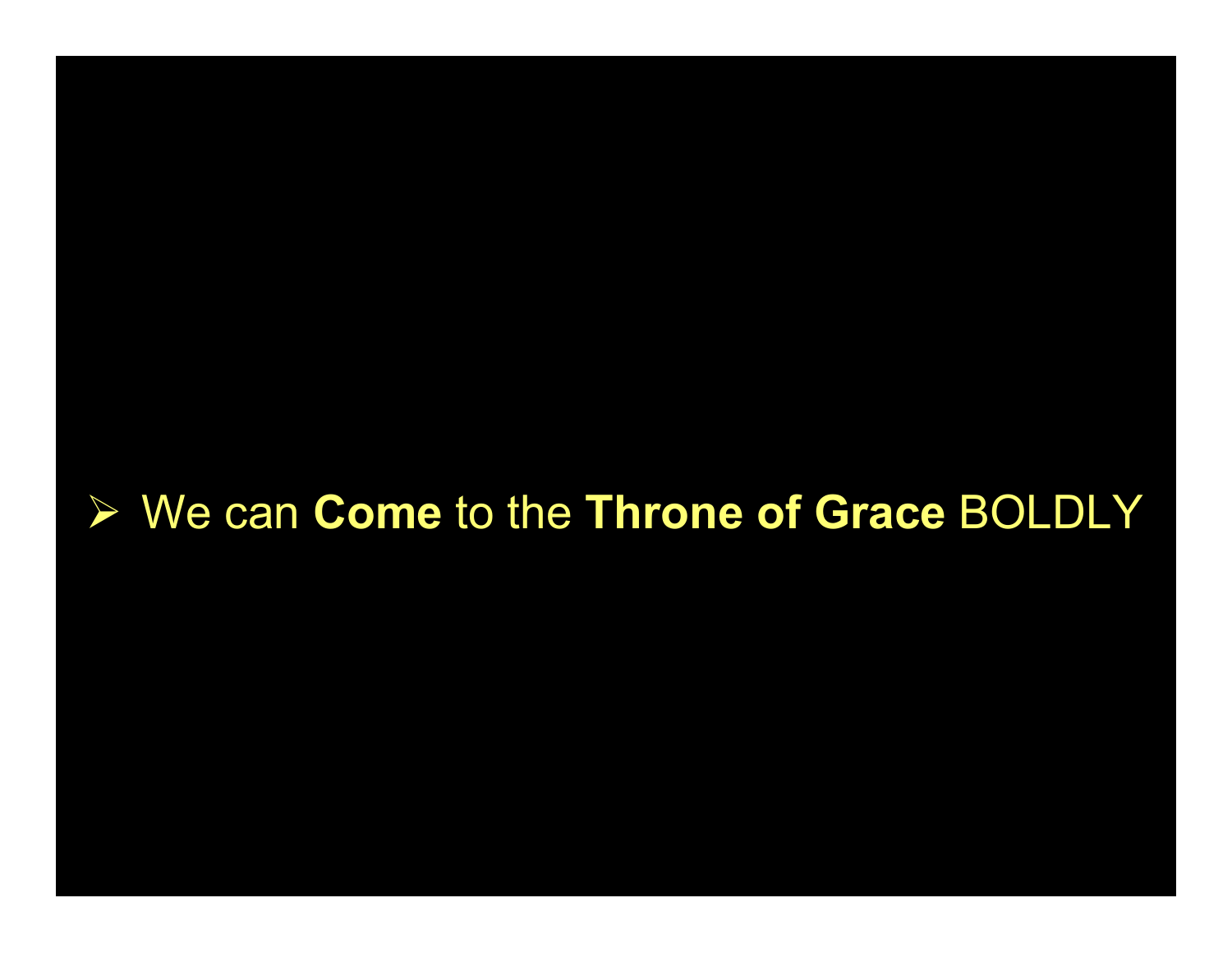#### $\triangleright$  We WILL go through Testing and Trials

John 15:18, 20 (NIV) If the world hates you, keep in mind that it hated ME first. ...<sup>20</sup> Remember the words I spoke to you: 'No servant is greater than his Master. If they persecuted Me, they will persecute you also...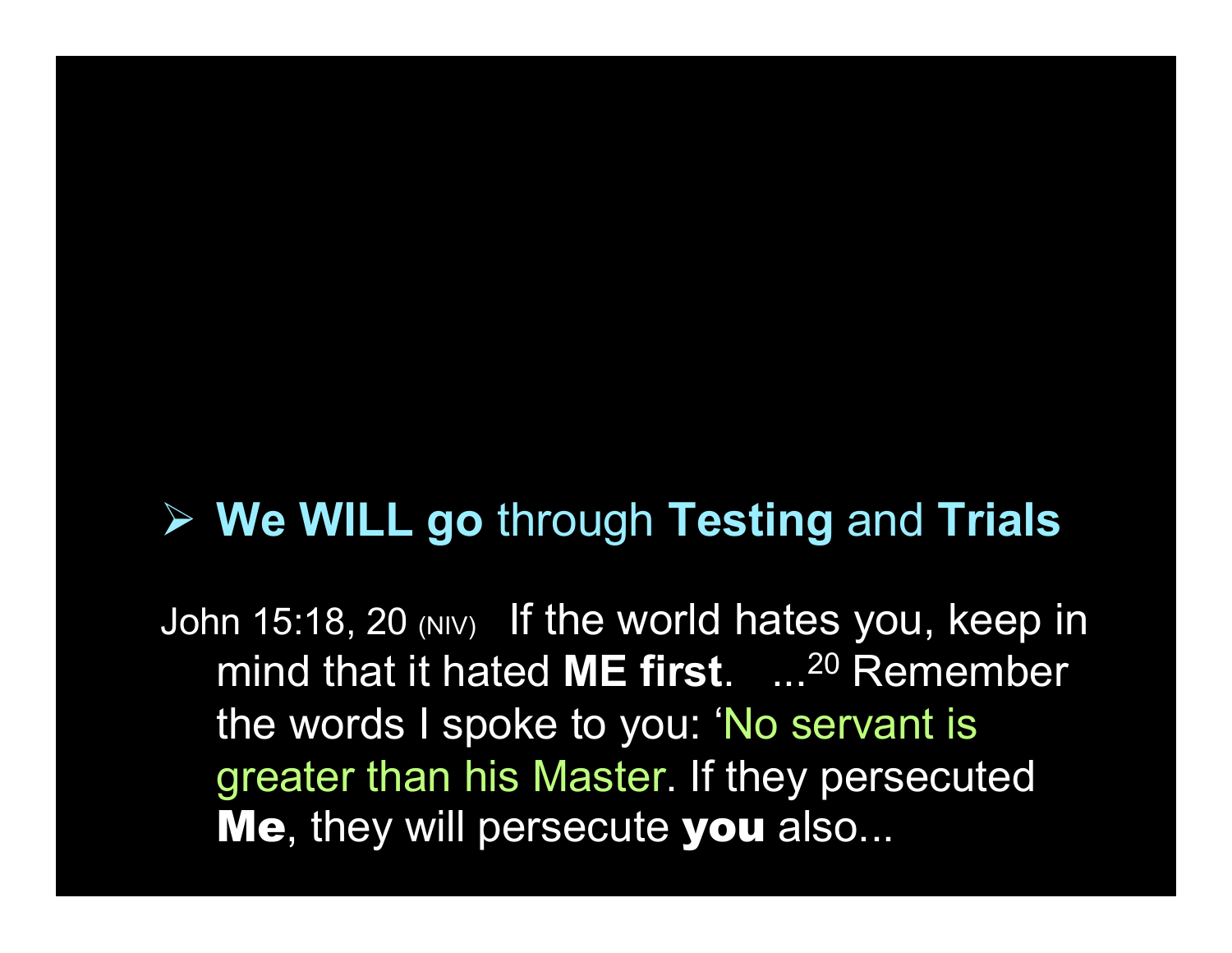### **► We NEVER Suffer Alone**

Heb 13:5 (NIV) Keep your lives FREE from the love of money and be content with what you have, because God has said, NEVER will I Leave you; NEVER will I Forsake you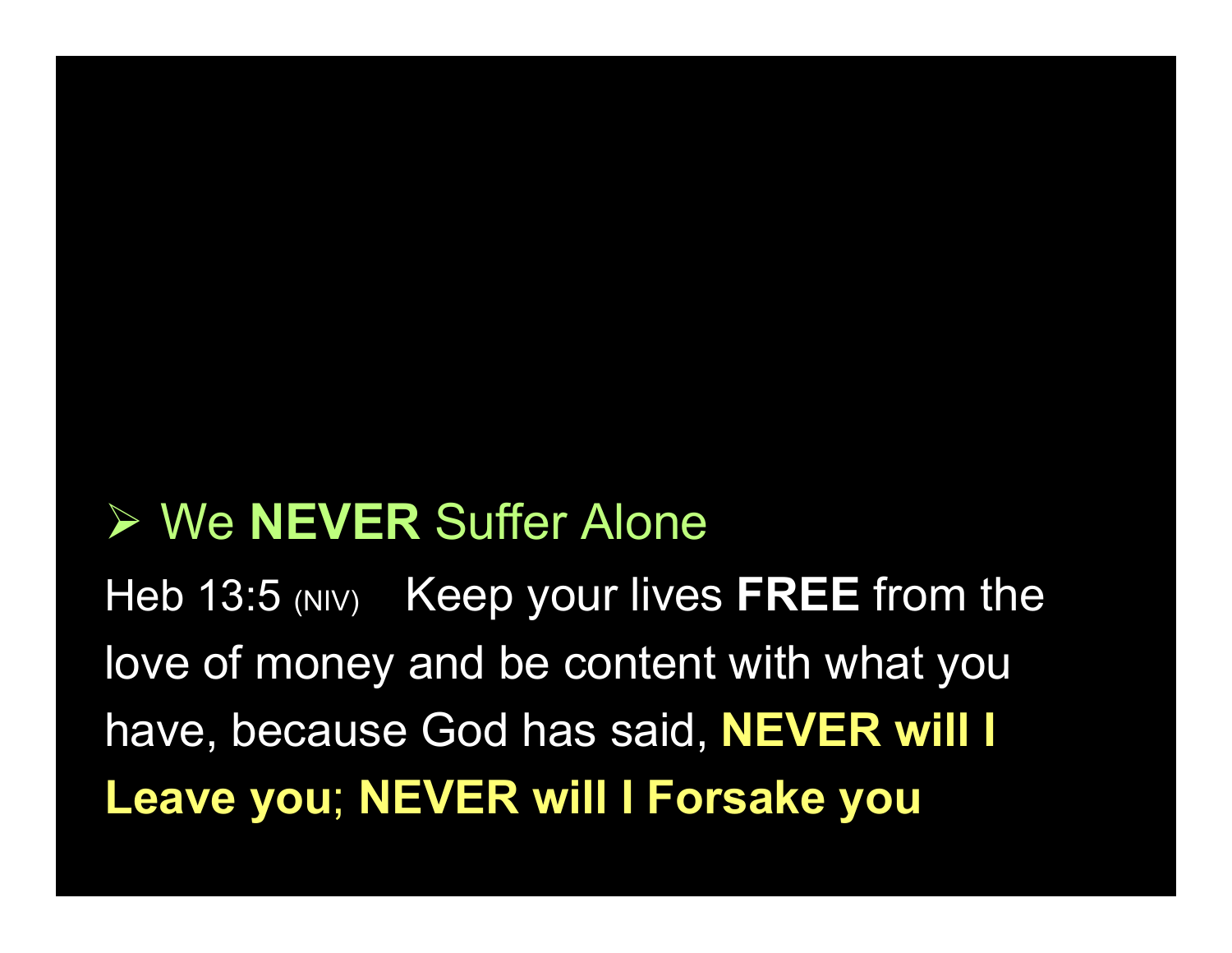#### **► We Can RESIST the Devil**

James 4:7 (NIV) Submit yourselves, then, to God. Resist the devil, and he will flee from you.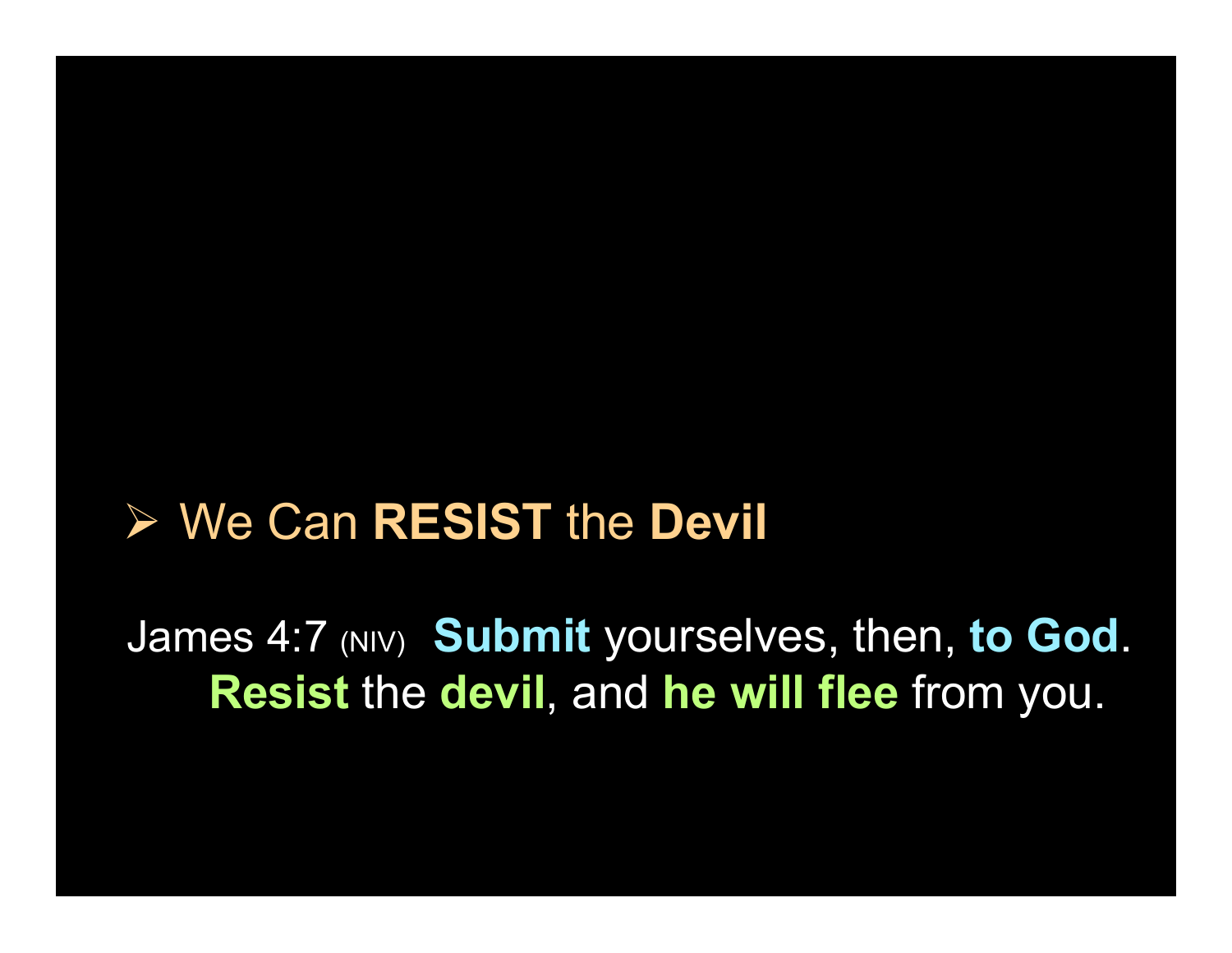<sup>5</sup> Then the family heads of Judah and Benjamin, and the priests and Levites everyone whose Heart God had MOVED prepared to go up and build the house of the LORD in Jerusalem. (NIV)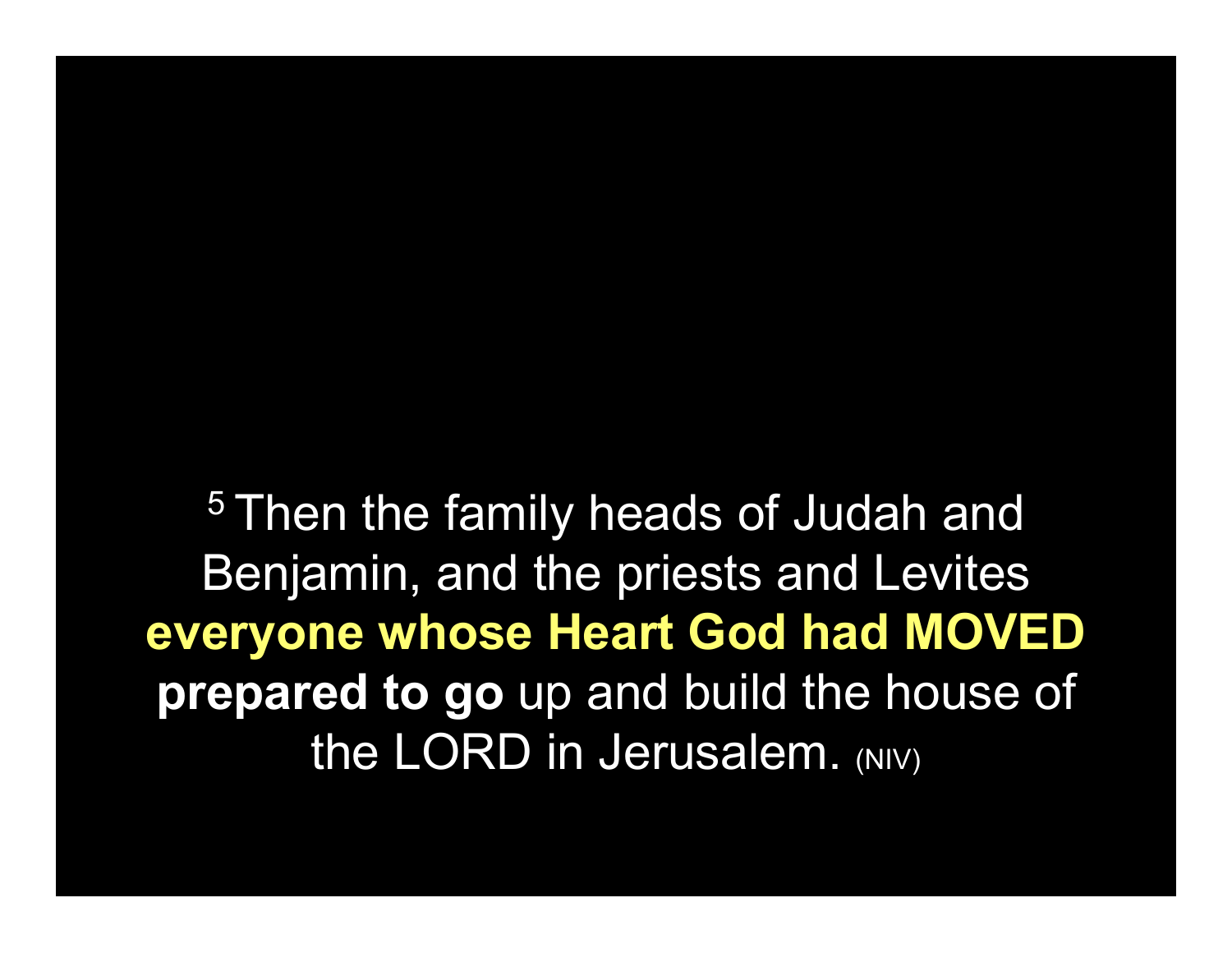Hebrews 3:7-8 (NIV) So, as the Holy Spirit says: Today, IF you Hear HIS voice, <sup>8</sup> do NOT Harden your hearts as you did in the rebellion...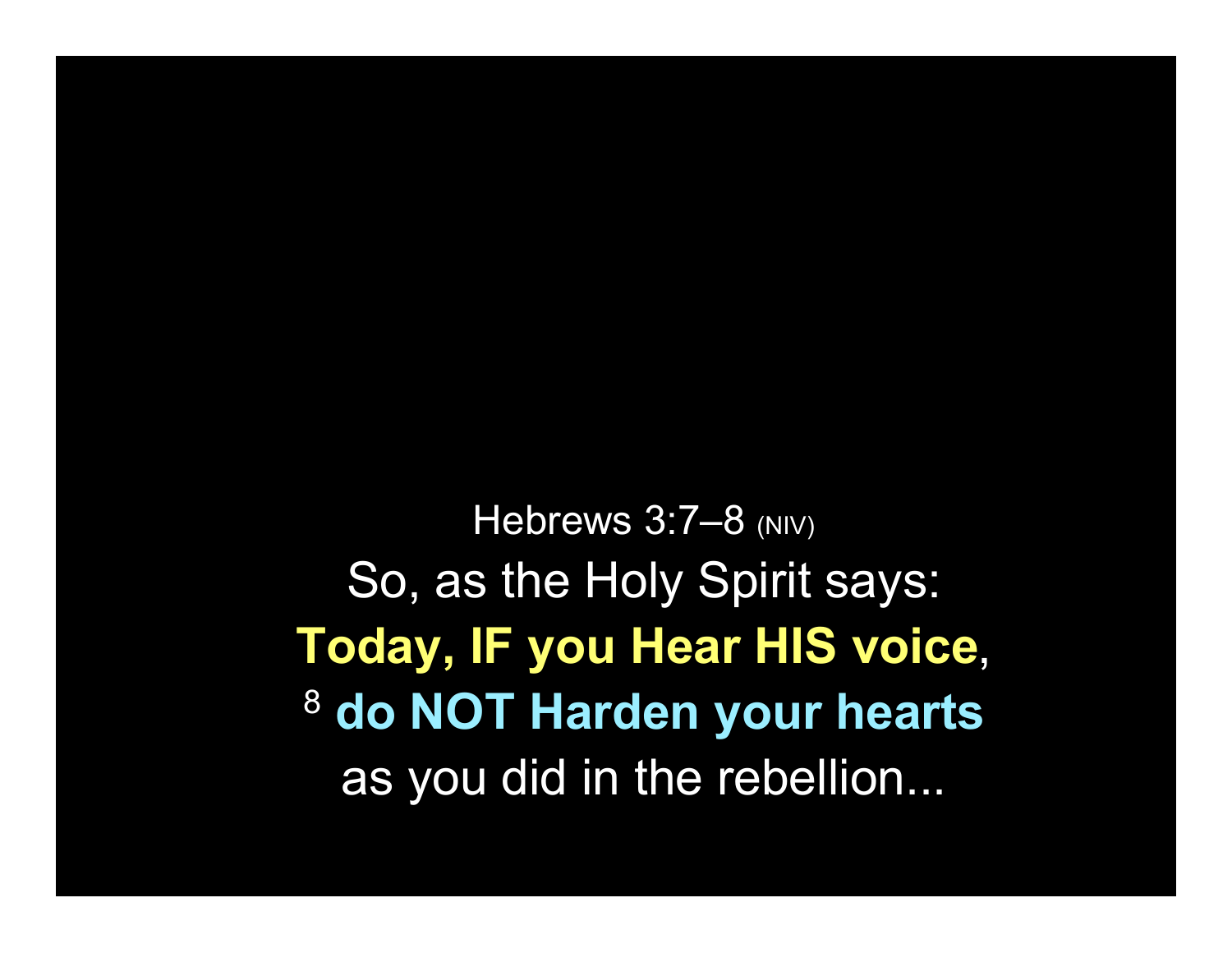Ephesians 4:29 (NIV) Do NOT let any unwholesome talk come OUT of your mouths, but only what is HELPFUL for BUILDING others up according to **THEIR NEEDS**, that it may **BENEFIT** those who listen.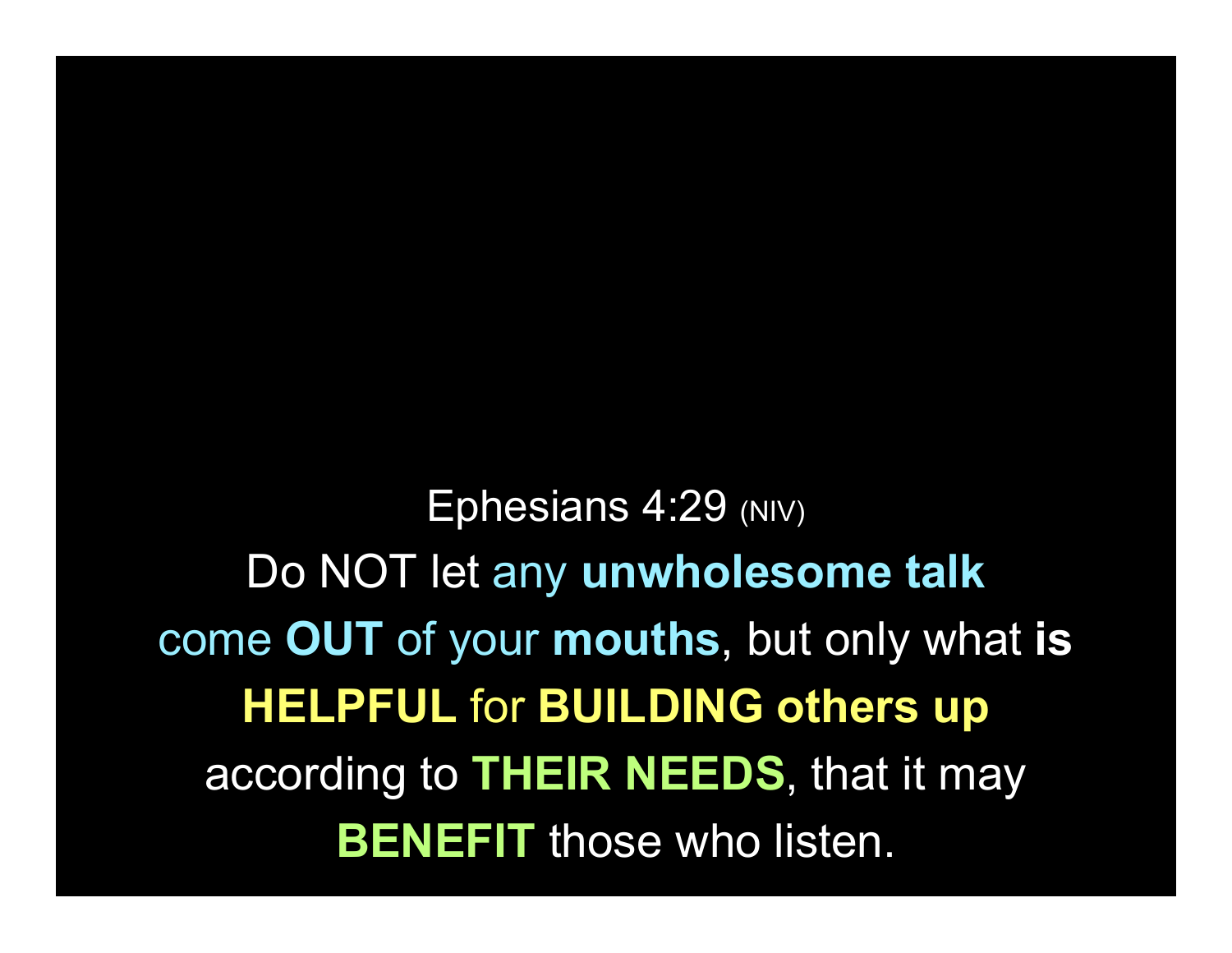# Two Major Leaders in the Book of Ezra... Zerubbabel chpt. 1-6 Zerubbabel leads 50,000 people back to Israel Rebuild the Temple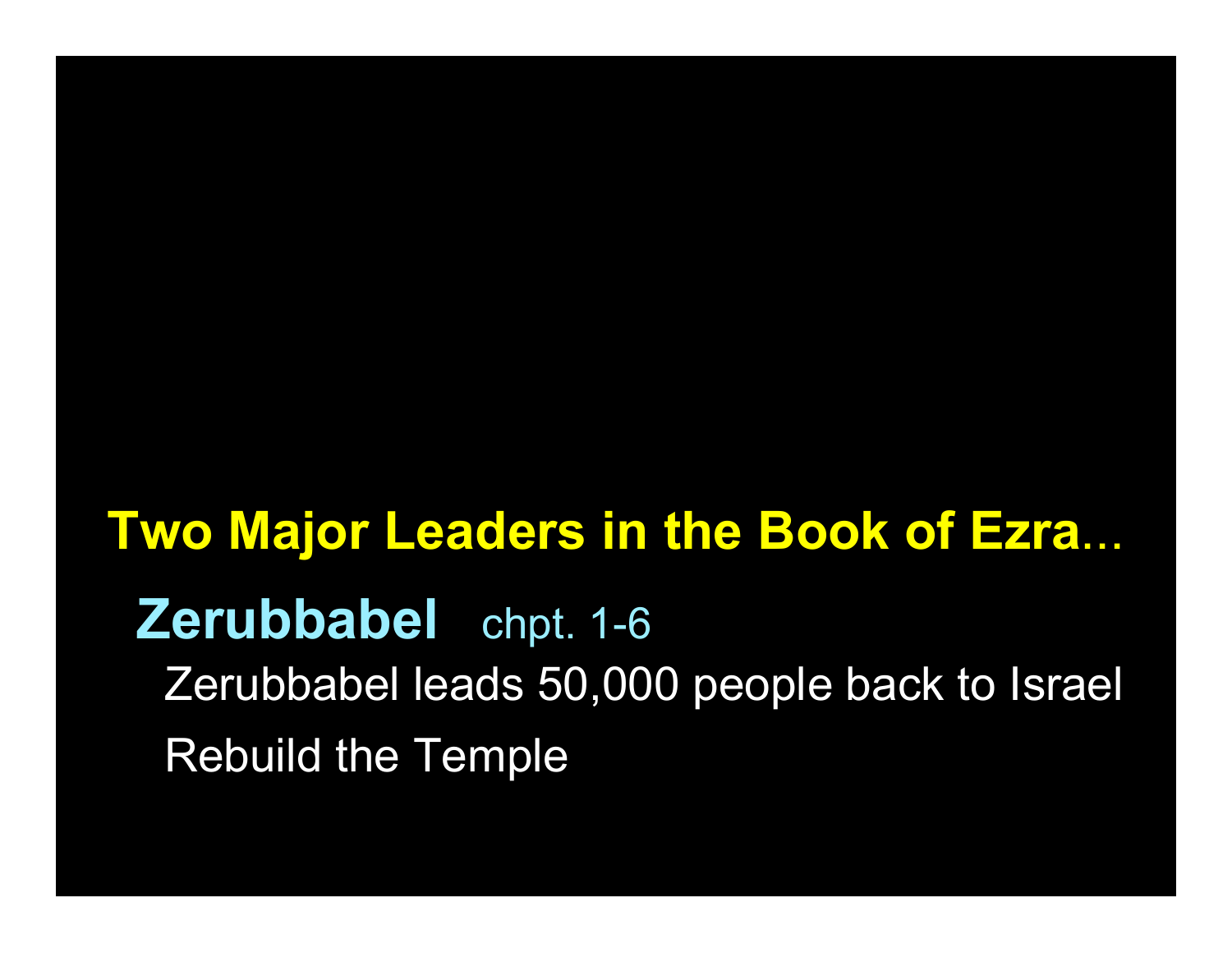#### Ezra chpt. 7-10

Ezra leads a group of 5,000 back to Israel Religious Revival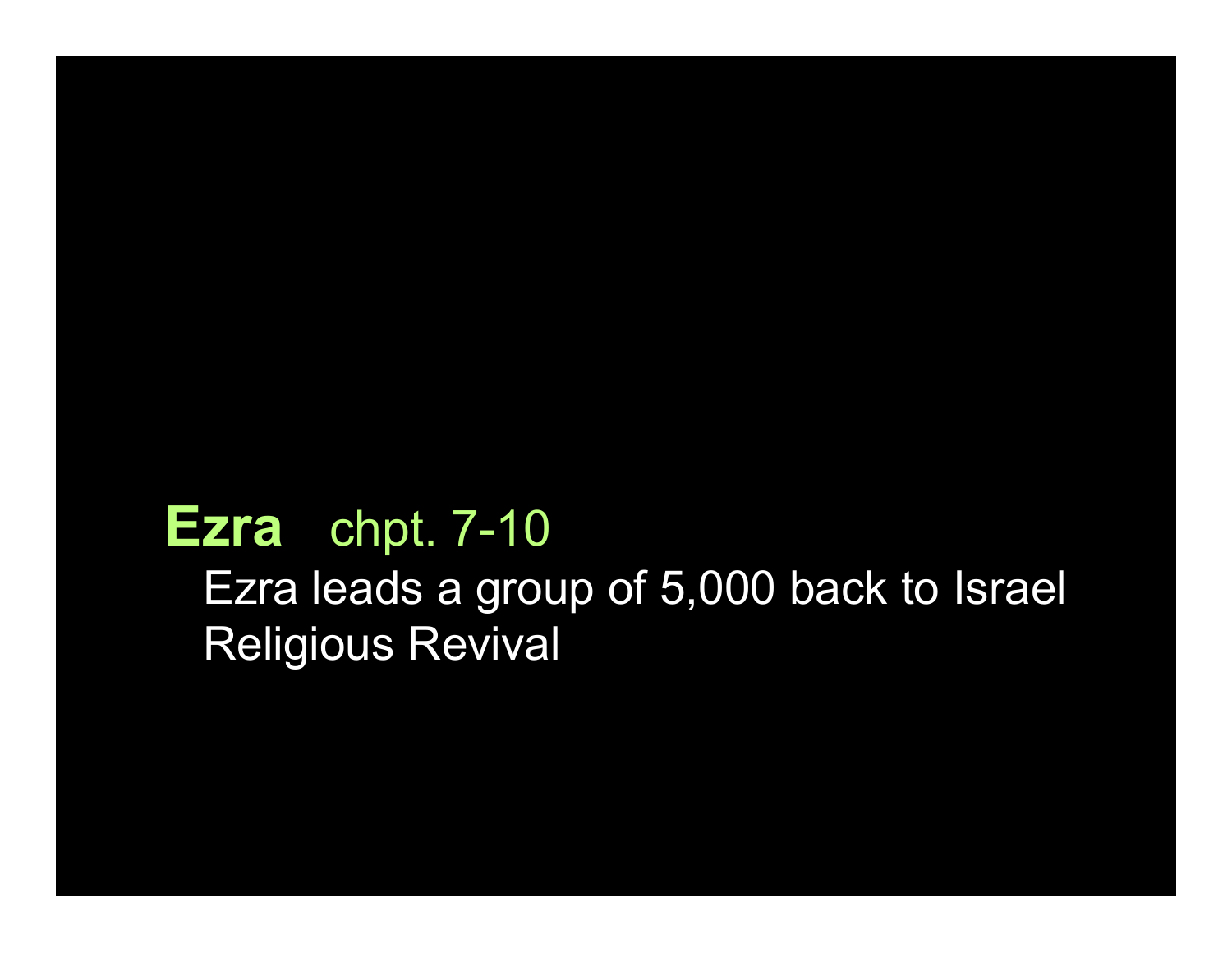## The Lists included people...

- $\triangleright$  by Family Grouping
- $\triangleright$  by Geography
- **▶ by Vocation**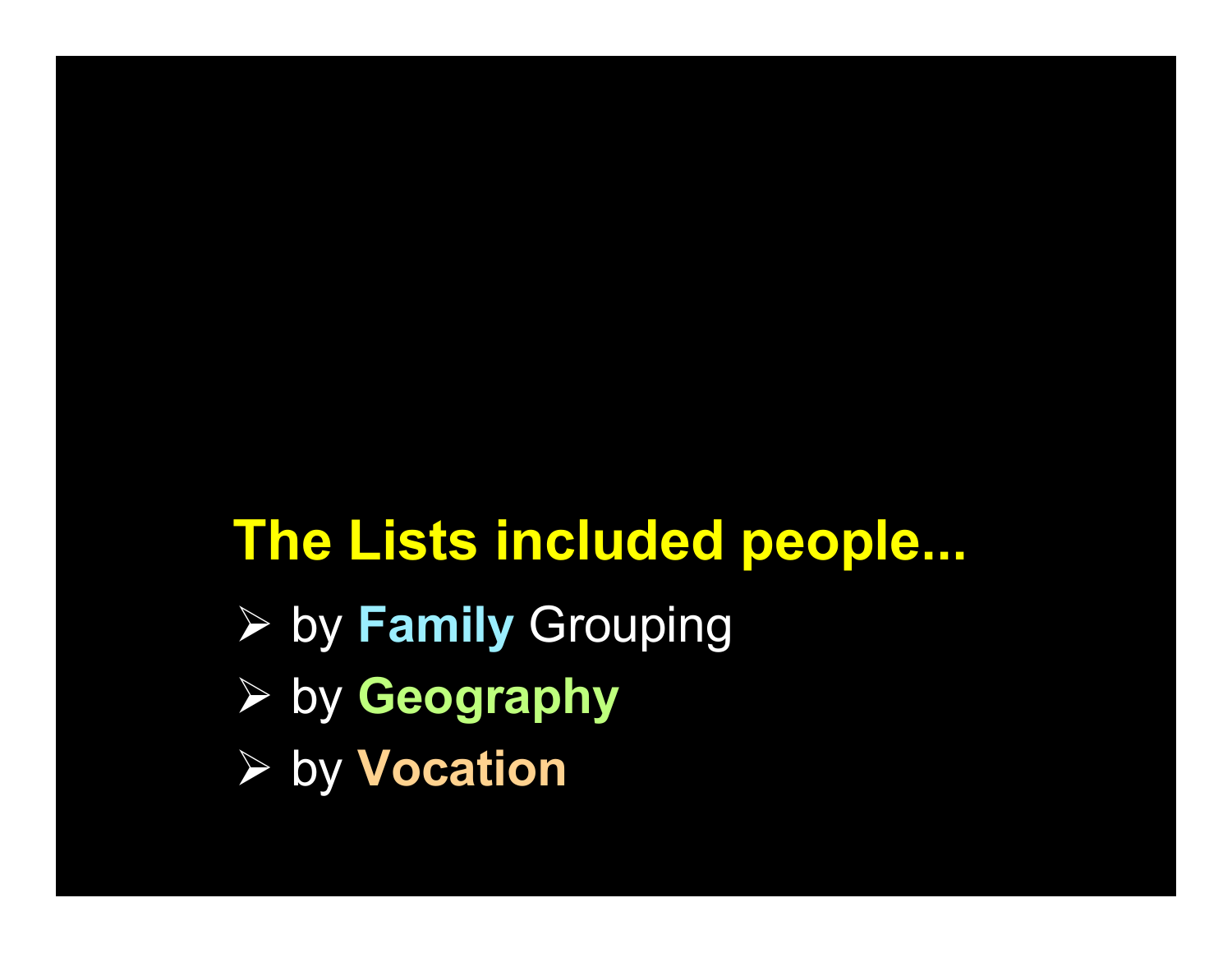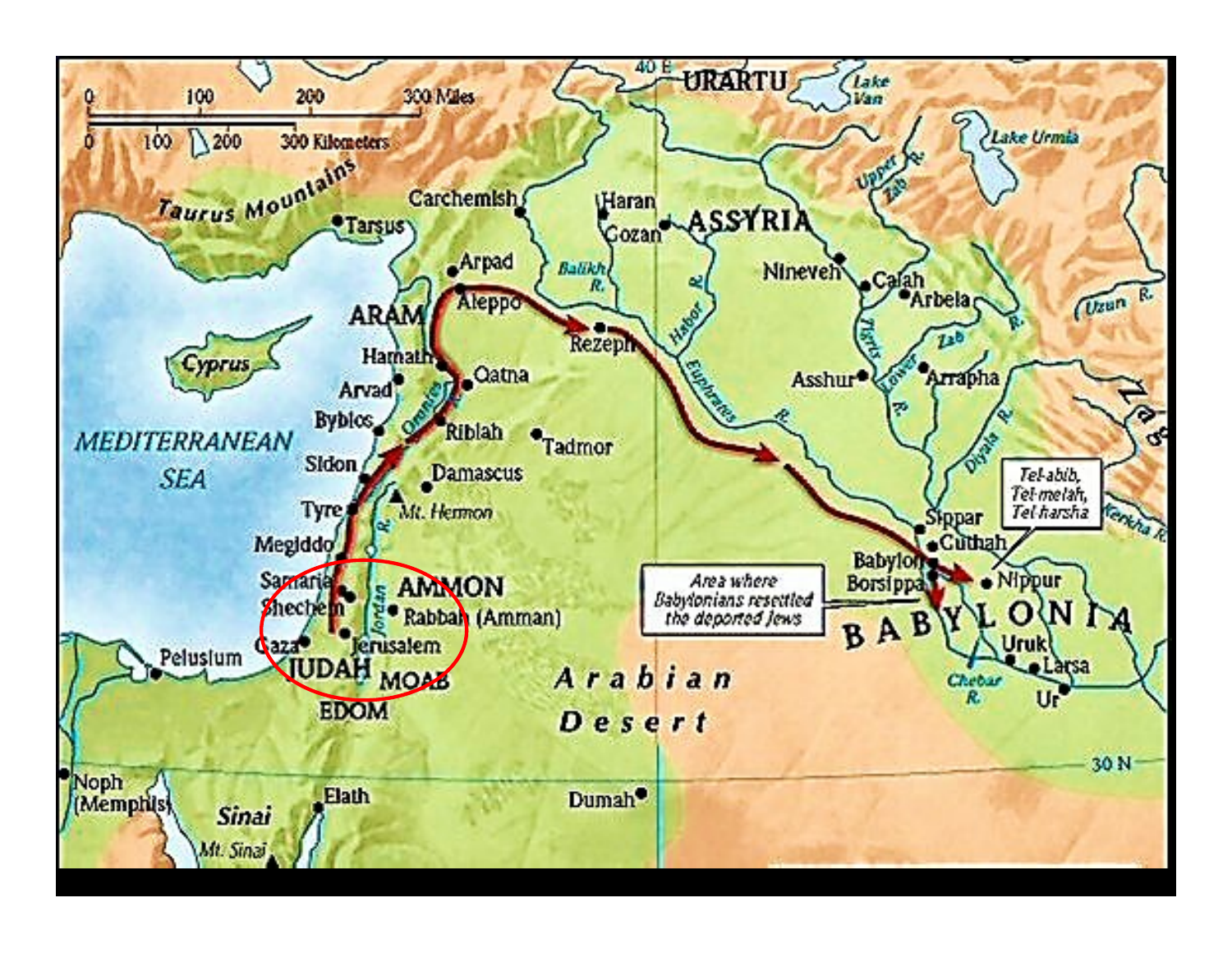2:68 After they arrived at the LORD's house in Jerusalem, some of the family heads gave freewill offerings for the house of God in order to have it REBUILT on its original site. (CSB)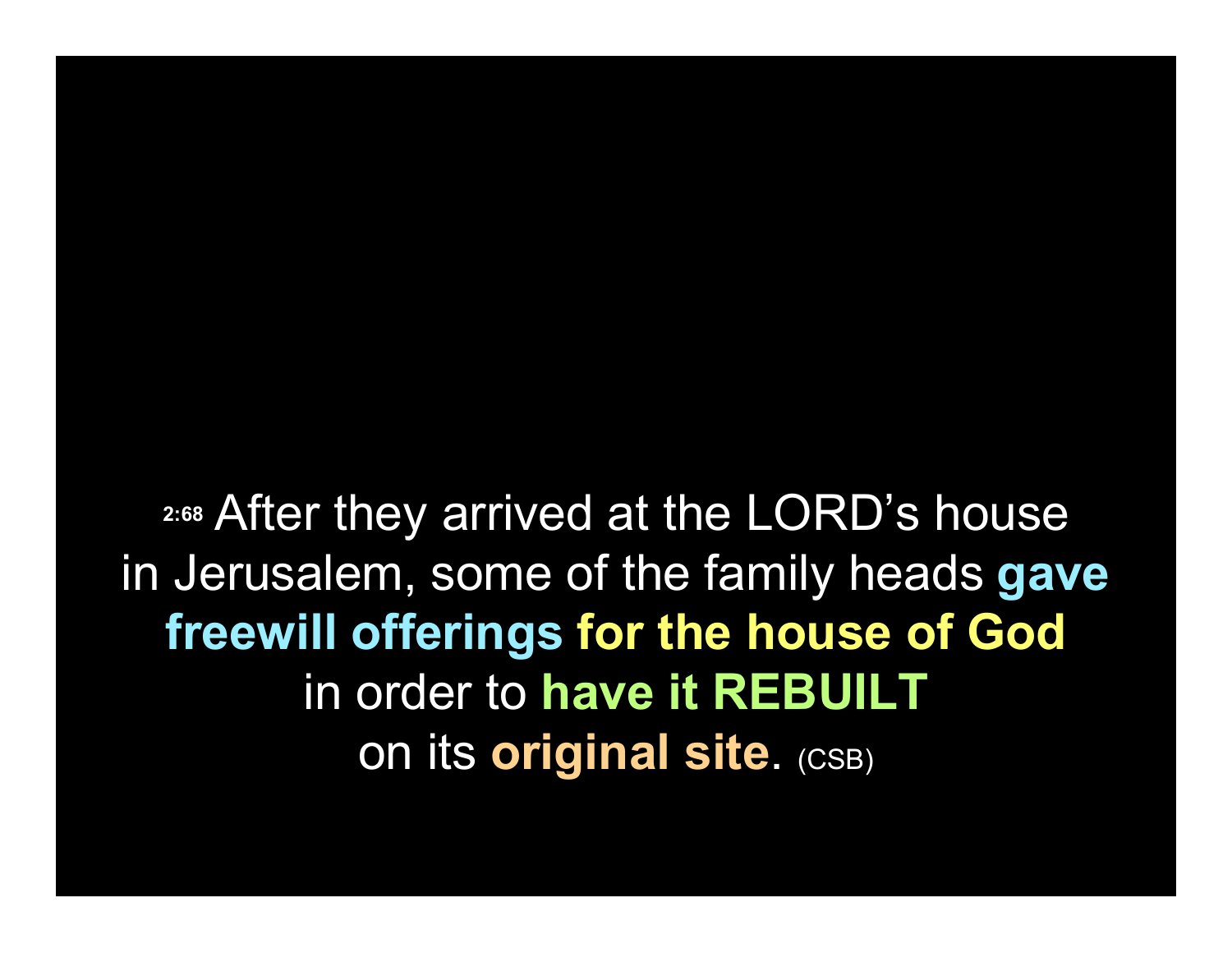Hebrews 13:5 (NIV) Keep your lives FREE from the Love of money and be **CONTENT** with what you have, because God has said, "Never will I leave you; never will I forsake you."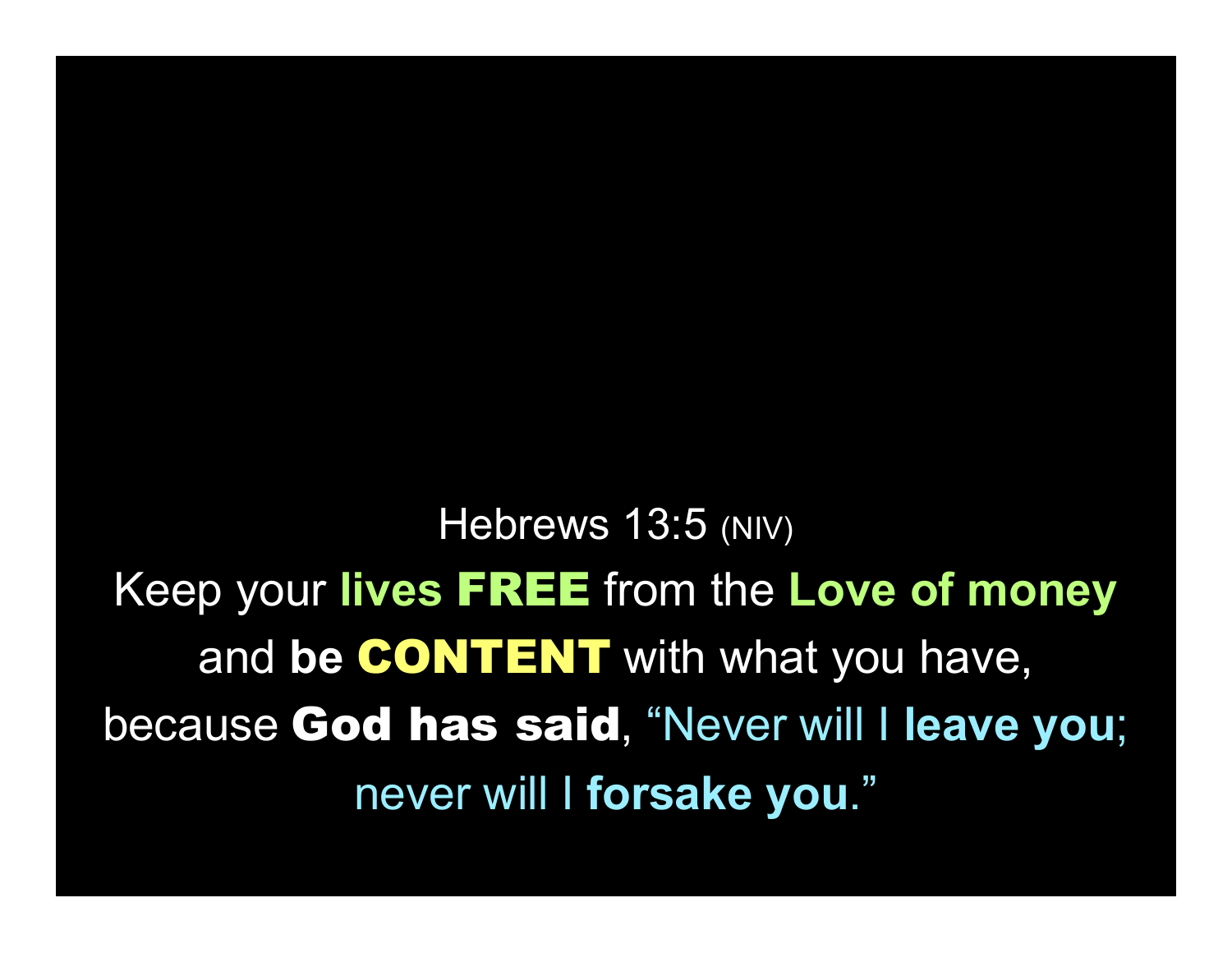Jeremiah 29:11 (NIV) For I know the plans I have for you, declares the LORD, plans to prosper you and NOT to harm you, plans to give you HOPE and a FUTURE.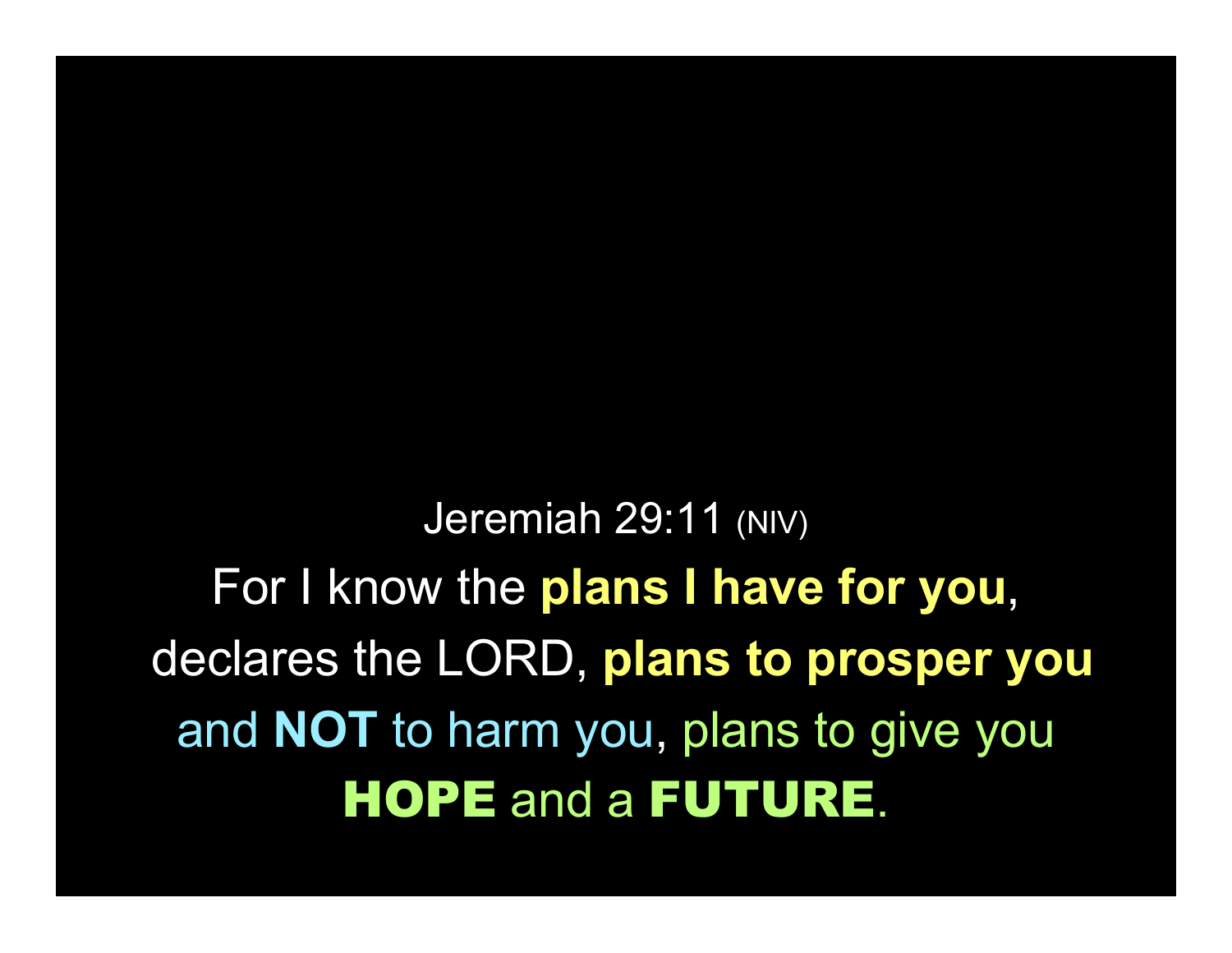#### Jeremiah 29:10–13 (NIV)

<sup>10</sup> This is what the LORD says: When seventy years are completed for Babylon, I will come to you and fulfill my gracious promise to Bring you Back to this place. <sup>11</sup> For I know the plans I have for you," declares the LORD...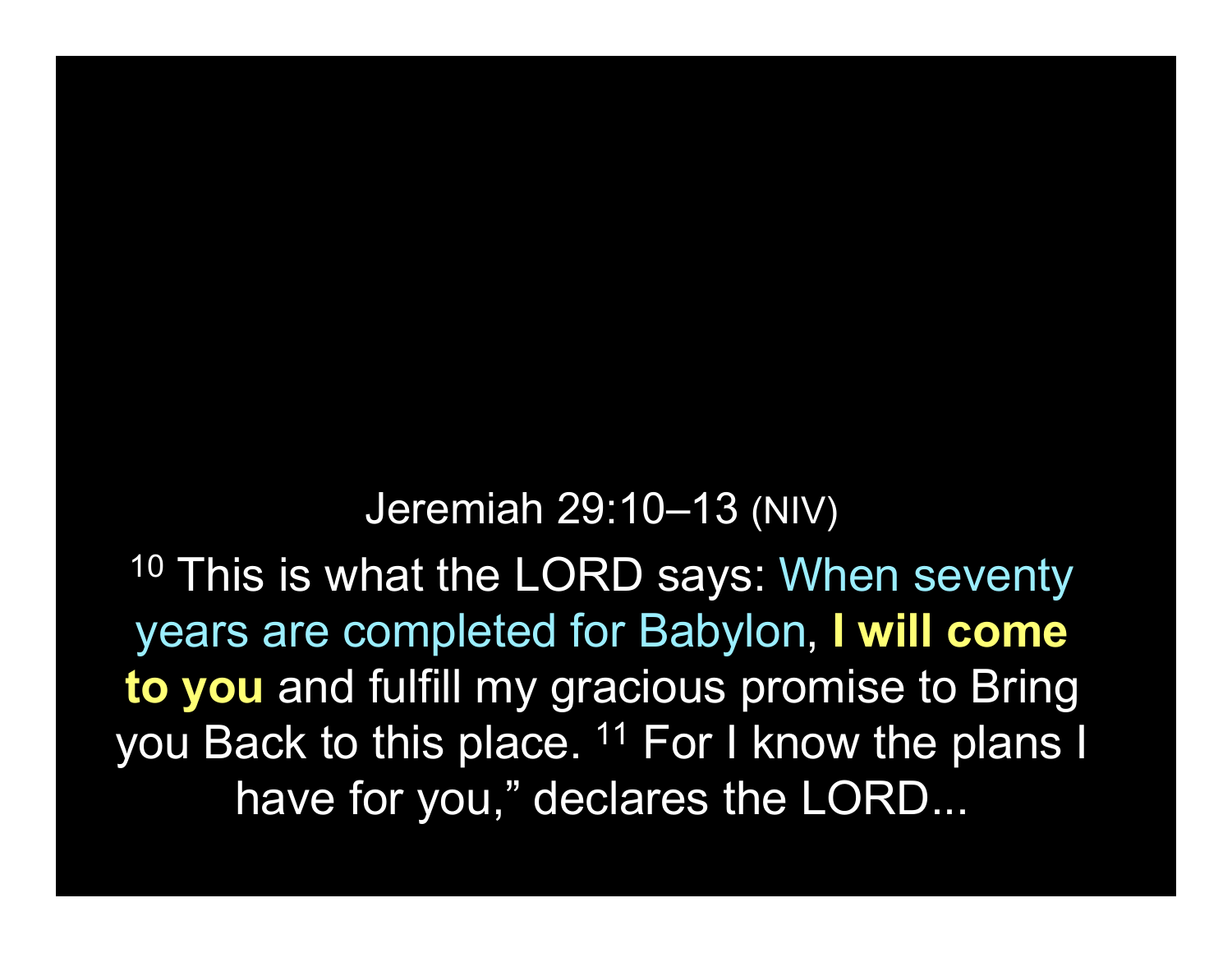<sup>11</sup>... "plans to prosper you and not to harm you, plans to give you hope and a future. <sup>12</sup> Then you will call upon Me and come and pray to Me, and I will listen to you. <sup>13</sup> You will seek Me and find Me when you seek Me with ALL your heart.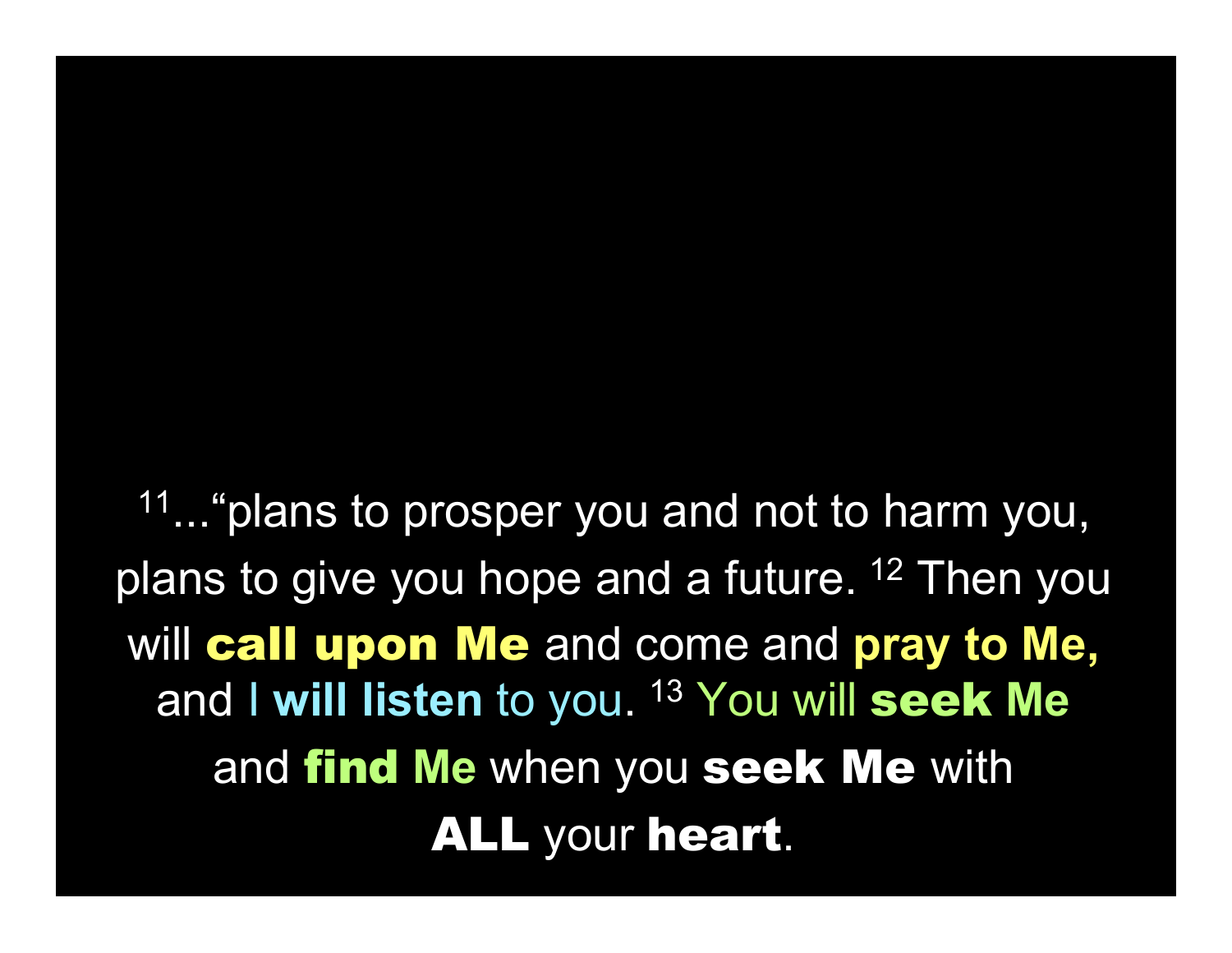There is strength within the sorrow There is beauty in our tears And you meet us in our mourning With a love that cast out fear You are working in our waiting You're sanctifying us When beyond our understanding You're teaching us to trust